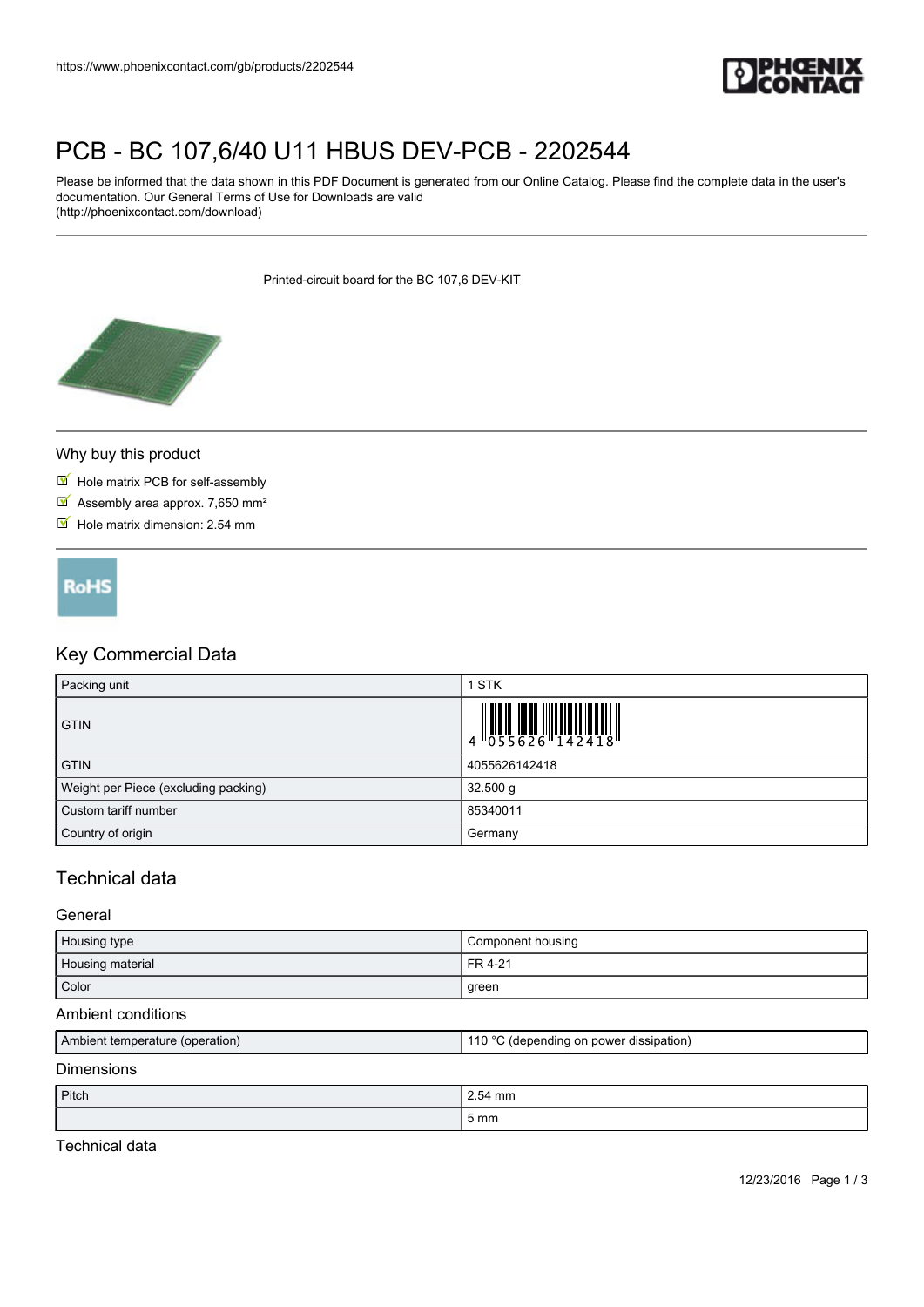

## [PCB - BC 107,6/40 U11 HBUS DEV-PCB - 2202544](https://www.phoenixcontact.com/gb/products/2202544)

## Technical data

## Technical data

| Flammability rating according to UL 94  | V <sub>0</sub>                                          |
|-----------------------------------------|---------------------------------------------------------|
| <b>Standards and Regulations</b>        |                                                         |
| Flammability rating according to UL 94  | V <sub>0</sub>                                          |
| <b>Environmental Product Compliance</b> |                                                         |
| China RoHS                              | Environmentally friendly use period: unlimited = EFUP-e |
|                                         | No hazardous substances above threshold values          |

## **Classifications**

### eCl@ss

| eCl@ss 5.1 | 27379201 |
|------------|----------|
| eCl@ss 8.0 | 27182702 |
| eCl@ss 9.0 | 27182702 |

#### ETIM

| <b>ETIM 4.0</b> | EC002498 |
|-----------------|----------|
| ETIM 5.0        | EC001031 |
| ETIM 6.0        | EC001031 |

#### UNSPSC

| <b>UNS</b>    | റല     |
|---------------|--------|
| ∽ວບ           | ,,,    |
| ⊶.            | 5U     |
| $\sim$ 1 J.Z. | ______ |

## Accessories

Additional products

[Electronic housing - BC 107,6 DEV-KIT KMGY - 2202525](https://www.phoenixcontact.com/gb/products/2202525)



DEV-KIT BC 107,6: contains 1 x BC 107,6 housing and PCB terminal blocks (MKDS), supplied in individual parts

[Plug - HBUS 107,6-16P-1S DEV-KIT BK - 2202545](https://www.phoenixcontact.com/gb/products/2202545)

Bus connector to connect BC modules on the DIN rail; suitable for BC DEV-KITS, contains HBUS 107,6 and pin strip



12/23/2016 Page 2 / 3